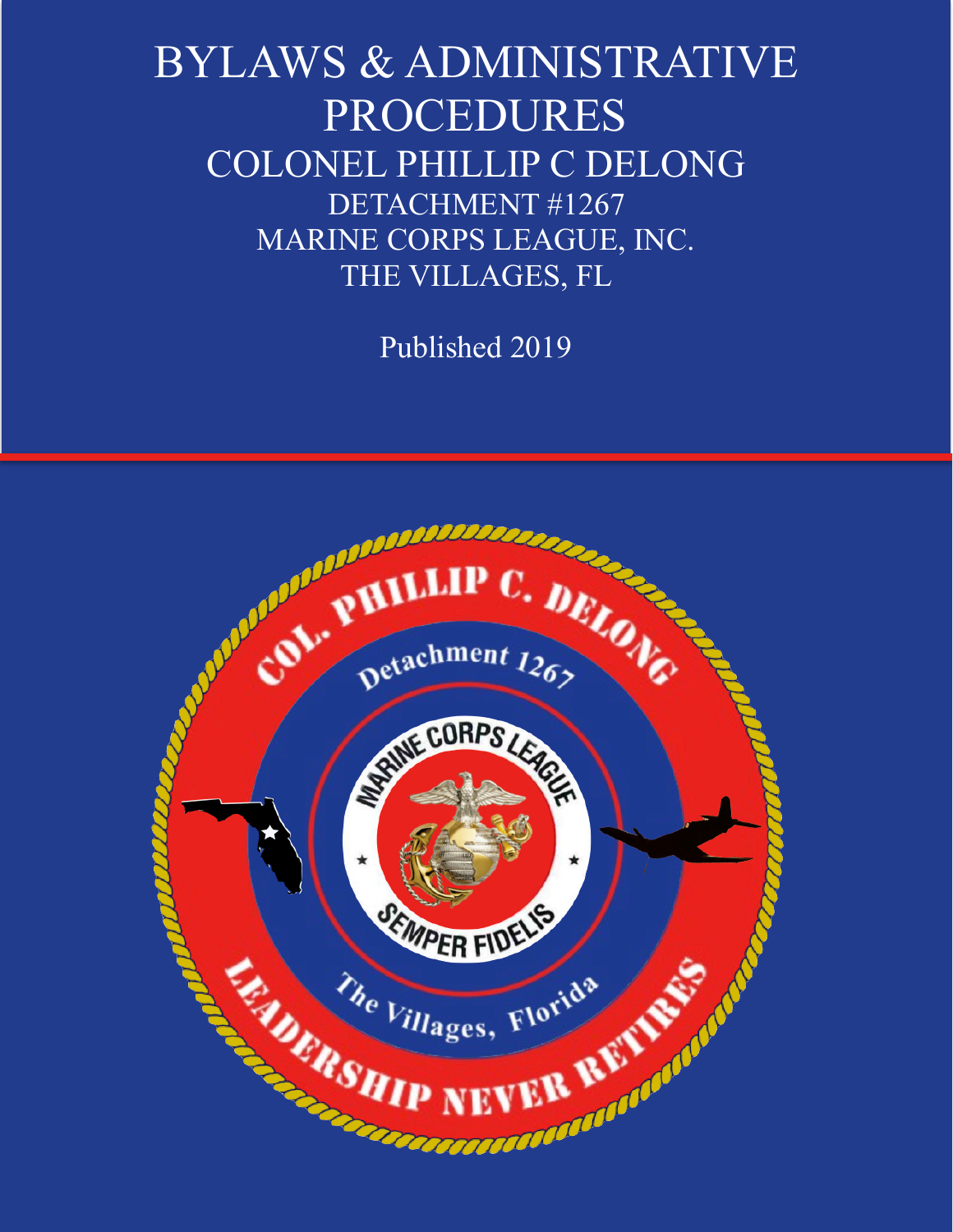#### **BYLAWS & ADMINISTRATIVE PROCEDURES COLONEL PHILLIP C DELONG DETACHMENT #1267 MARINE CORPS LEAGUE, INC. THE VILLAGES, FL**

## **ARTICLE ONE**

#### **SECTION 1.0 NAME**

The official name of this Detachment is the COLONEL PHILLIP C. DELONG Detachment #1267, Marine Corps League, Inc.

#### **ARTICLE TWO**

#### **SECTION 2.0 AUTHORITY**

The Detachment is established under the authority of the National Headquarters, Marine Corps League, Inc. and the Department of Florida. The Detachment is incorporated in the State of Florida as a Non-Profit SOIC Corporation.

#### **ARTICLE THREE**

#### **SECTION 3.0 ALLEGIANCE**

The Detachment recognizes and affirms its allegiance and subordination to the National Headquarters Marine Corps League, Inc. and the Department of Florida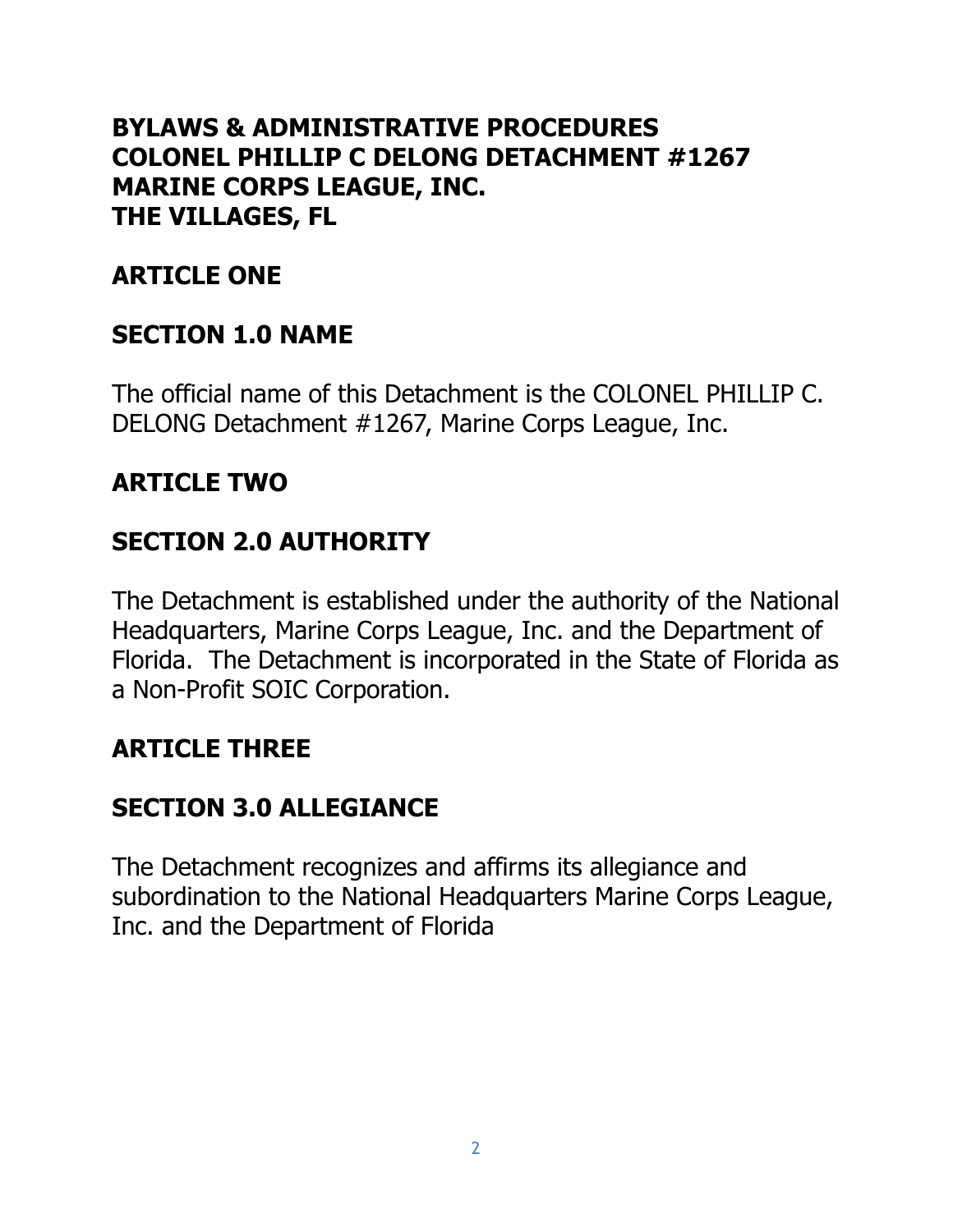# **ARTICLE FOUR**

# **SECTION 4.0 PURPOSES**

The purposes of this Detachment is to preserve and hold sacred the history and traditions of the United States Marine Corps; To promote the interests of the United States Marine Corps; To band together in fellowship active duty Marines and those who have honorably served in the United States Marine Corps; To provide charitable assistance to our community; To promote the ideals of American Freedom and Democracy; and, To affirm true allegiance to the American Institution.

# **ARTICLE FIVE**

# **SECTION 5.0 POWERS**

All powers, in, of, and for this Detachment shall be vested in its regular members in good standing, assembled at a regular or special meeting. Executive and administrative powers will be delegated to its Board of Trustees composed of the Commandant, Senior Vice-Commandant, Junior Vice-Commandant, Judge Advocate, and a Past Commandant in execution of their duties as the Staff of this Detachment.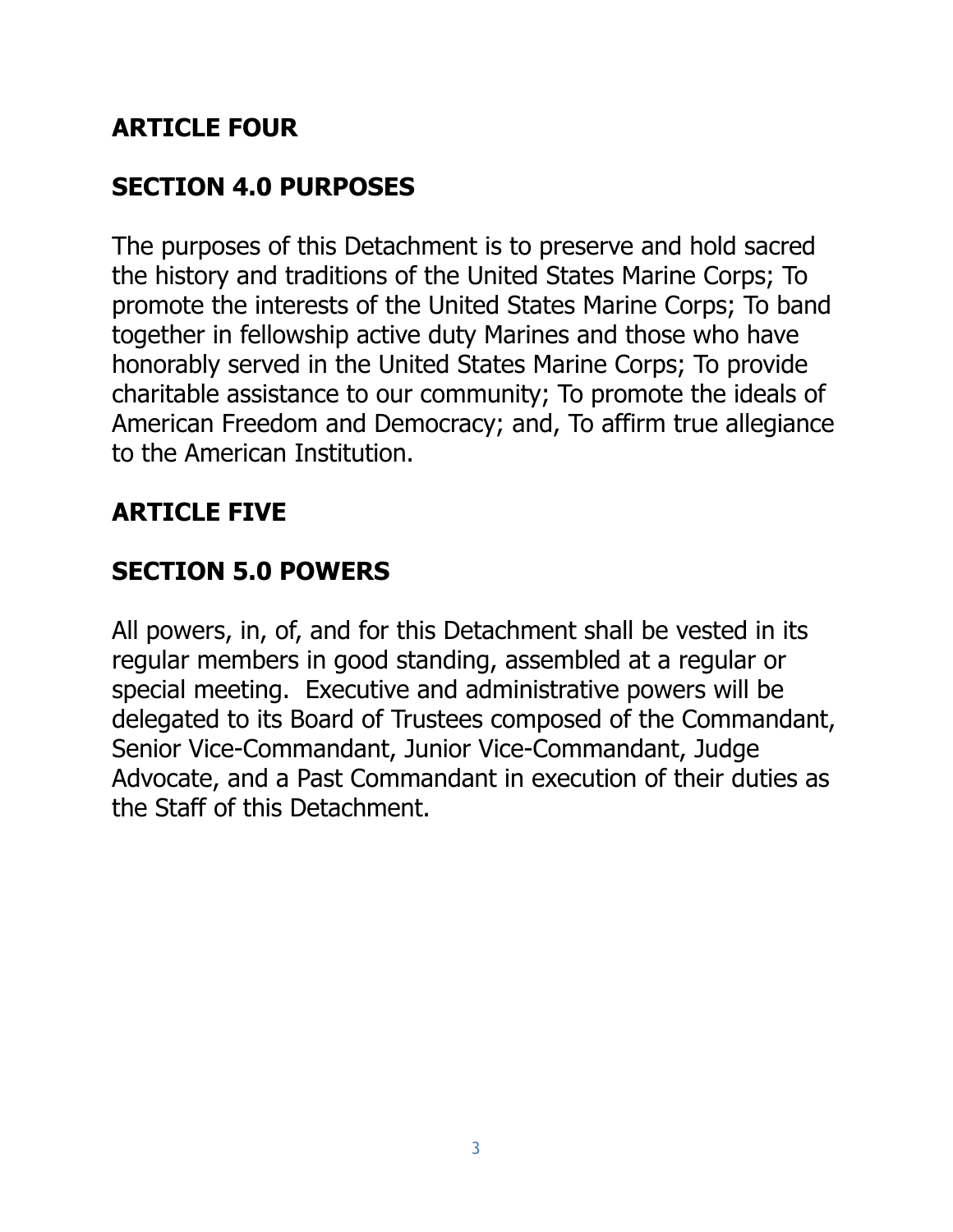# **ARTICLE SIX**

# **SECTION 6.0 POLICIES**

**6.1 Independence**: The Detachment shall be non-sectarian, non-political, non-partisan, and shall not discriminate on any basis.

**6.2 Political Activity**: Nothing in the preceding sub-section shall prohibit the Detachment from participation in political issues affecting the welfare of the United States Marine Corps, The Marine Corps League, the national security of our nation, or any veteran's claims for justice arising from service in the Armed Forces of the United States of America.

**6.3 Responsibilities**: These Bylaws and Administrative Procedures incorporate the policies and guidelines established by the National Headquarters, Marine Corps League, Inc, Department of Florida, Marine Corps League, and Detachment #1267 together with the necessary operational and management functions of the Detachment.

# **6.4 Fiscal Matters**:

a) The fiscal year of the detachment shall be 1 July to 30 June. In April, a plan projecting the expenditures of the Detachment will be developed by the Paymaster and Senior Vice-Commandant. The expenditure plan will then be presented for approval by the Trustee Staff. This spending plan will then be presented to and voted on by the members in good standing at the next scheduled meeting. In the event the need arises to commit funds for an event or purpose not included in the approved plan, the Staff is authorized to approve an expenditure below the threshold of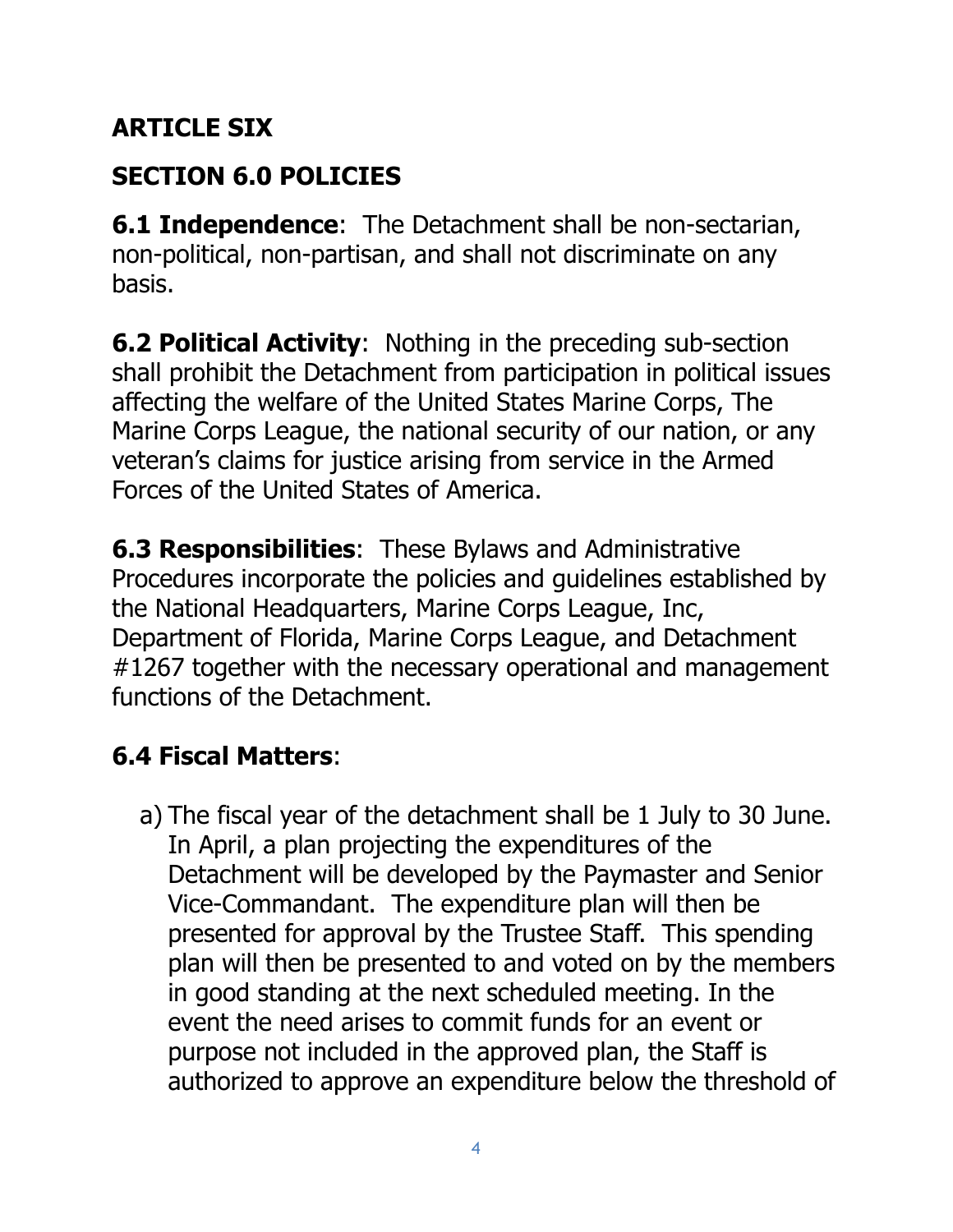\$500.00. Any amount that exceeds this threshold must be approved by the members in good standing.

- b) The Detachment Commandant, Adjutant, and Paymaster, as applicable, and other Officers authorized by the Detachment to handle funds will be bonded by a commercial crime policy paid for and administered by the National Organization. The limits shall be described in the Marine Corps League National Administrative Procedures, Section 6035 Bonding. Any additional bonding coverage shall be at the expense of the Detachment.
- c) Three quarterly financial reviews of all Detachment financial records will be made by the Trustees or delegated authority by the Commandant within 30 days of the First, Second, and Third Quarter-ends. The results of each financial review will be available to the Officers and Members at the next regular meeting. The elected Officers in concert with the Board of Trustees will develop a protocol to evaluate the financial fitness of the Detachment. The protocol will be employed by the appointed financial review committee(s). An annual audit of the Detachment's financial and property records shall be made at the end of the fiscal year. The auditor(s) shall present their findings to the Officers and Membership. The Staff shall use these results for any reports required by any Federal or State Agency, National Headquarters of the Marine Corps League, Inc. or the Department of Florida, MCL, Inc.
- d) A dollar amount will be allocated in the budget annually to cover the cost of the Commandant attending the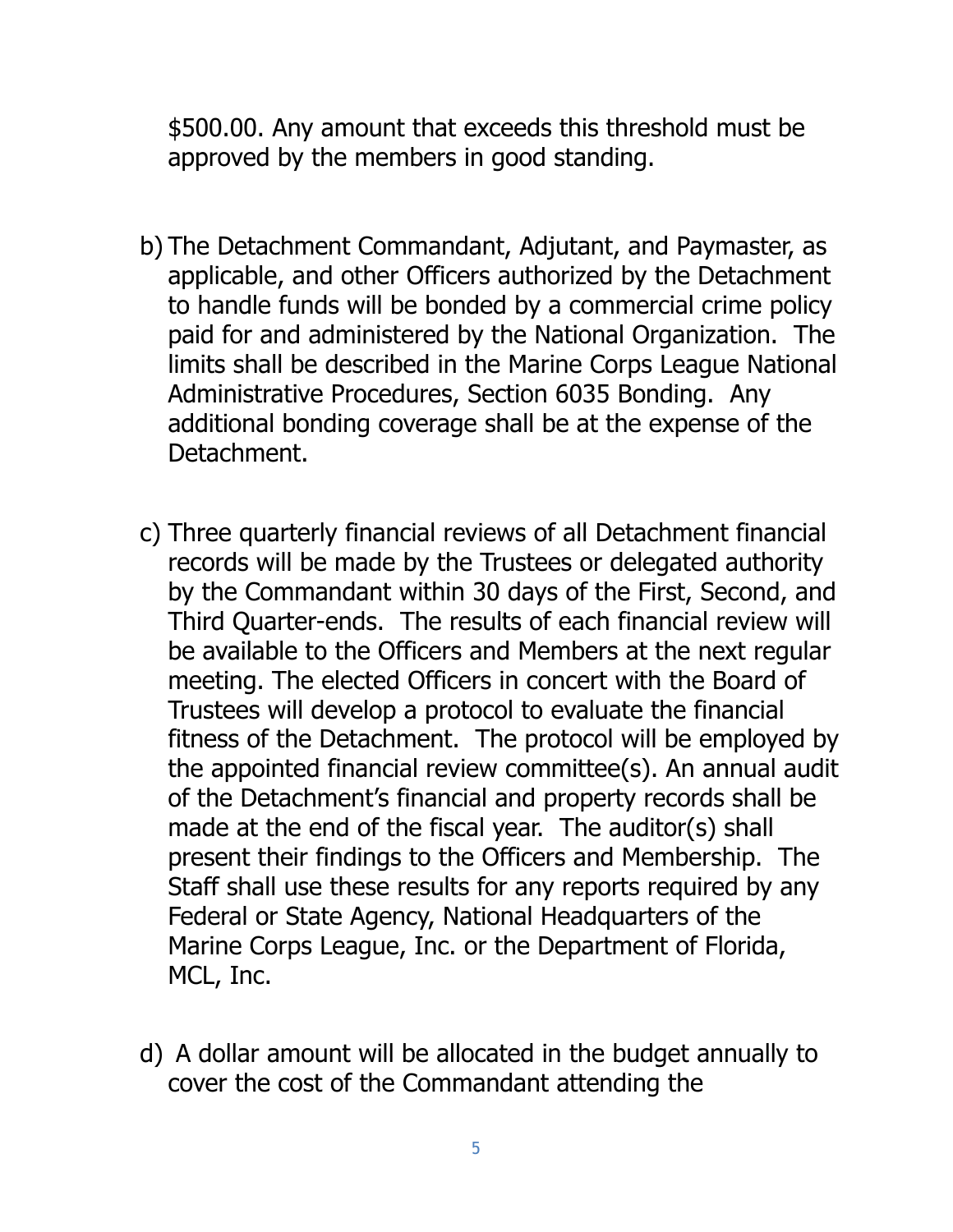Department of Florida Conference/Convention as the representative of the Colonel Phillip C. DeLong Detachment 1267. The allocated funds will be used exclusively for: **1.** The event's official hotel(s) for up to two (2) nights, (Friday and Saturday), **2.** The banquet meal, for one (1) person at the Saturday banquet, **3.** Mileage to and from the officer's residence, at the current official government rate. If, the Detachment Commandant cannot attend, the Commandant with the approval of the Board of Trustees (BOT) will select an elected officer of the Detachment to attend in the absence of the Commandant. All receipts of costs incurred at each event, with a description of what the receipt is for, shall be given to the Detachment Paymaster. The Commandant or elected Officer who attends shall give a report at the next regular Detachment membership meeting following the conference or convention highlighting the relevant subjects ascertained thereat.

e) Disbursement approval levels for the Detachment are established as \$200.00 and below requires approval by the Commandant; amounts between \$201 and \$500 require approval by the Board of Trustees; and, amounts exceeding \$501 require approval by the Detachment Membership.

**6.5 Property Inventories**: All Chairmen of Committees and Members responsible for Detachment Property shall submit an inventory report no later than 30 April of each year to the Commandant.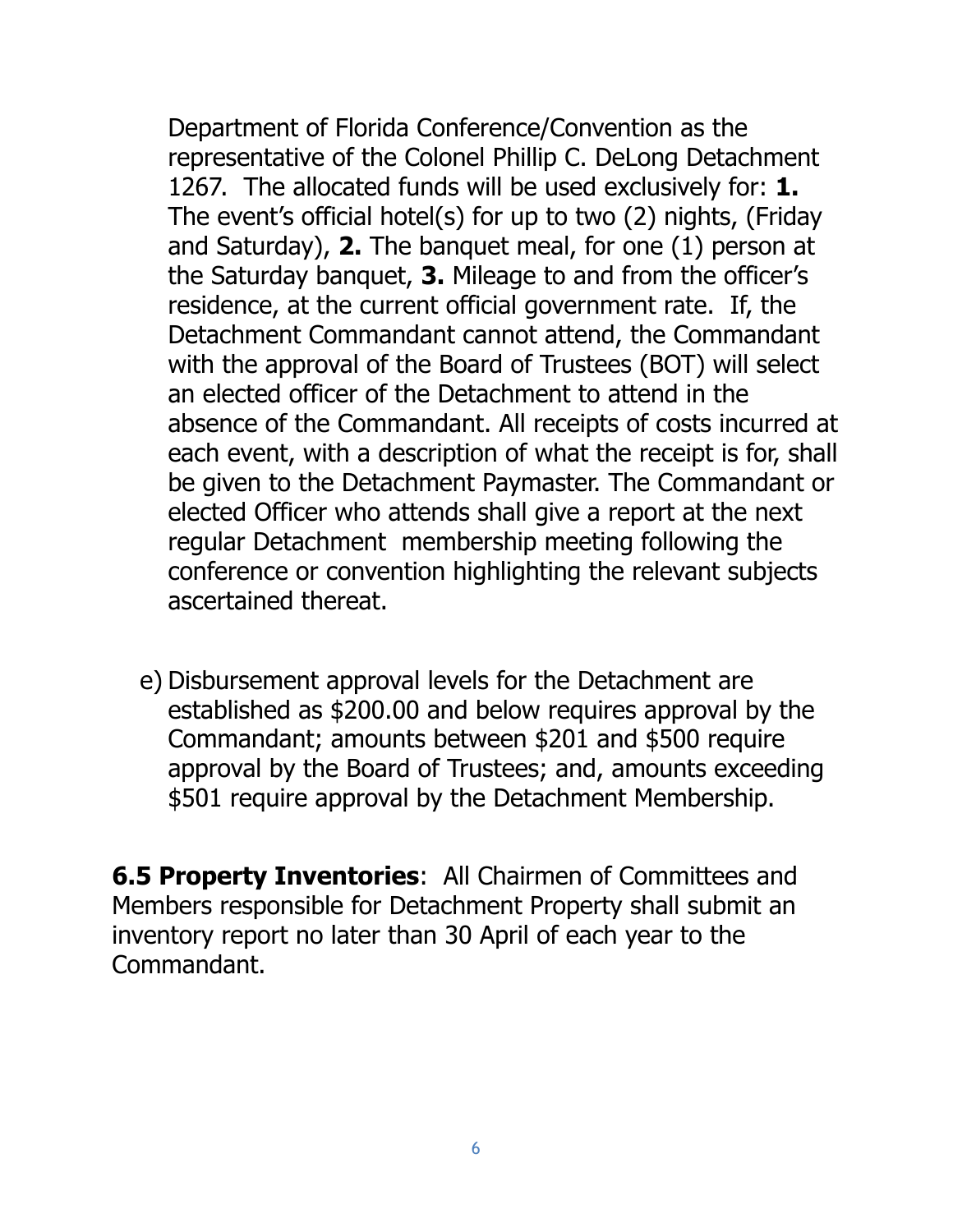## **ARTICLE SEVEN**

## **SECTION 7.0 MEMBERSHIPS**

**7.1 Membership:** Regular membership shall be governed by the guidelines set forth in the National Bylaws and Administrative Procedures, the Department Bylaws, and this Detachment's Bylaws. The applying candidate and sponsor shall have the obligation of providing documentation proving eligibility to join the Marine Corps League. This documentation shall consist of a copy of the applicant's DD 214 or a copy of the candidates Honorable Discharge or a copy of the candidates US Uniformed Services Identification Card for retired Marines.

**7.2 Regular Membership**: Only persons who are serving, or who have served in the United States Marine Corps "on active duty" for not less than ninety (90) days and persons who have served in the United States Marine Corps Reserve and have earned no less than ninety (90) reserve retirement credit points, U.S. Navy Corpsmen who have trained with Marine FMF units in excess of ninety (90) days and earned the Marine Corps device (clasp) worn on the service ribbon and those wo earned the warfare device authorized for FMF Corpsmen and U.S. Navy Chaplains, having earned the FMF Badge, serving with Marines for not less than 90 days shall be eligible for regular membership in the Marine Corps League. Additionally, some Korean war era Marines who were ordered to active duty prior to completion of recruit training or Officers training and subsequently received an honorable discharge prior to completion of ninety (90) days active or reserve duty shall be deemed eligible for regular membership. Applications shall be received by member/sponsor who, after examining proof of member eligibility shall be delivered to the Detachment Adjutant along with all current dues and fees after the credentials are vetted by the Judge Advocate. A thirty day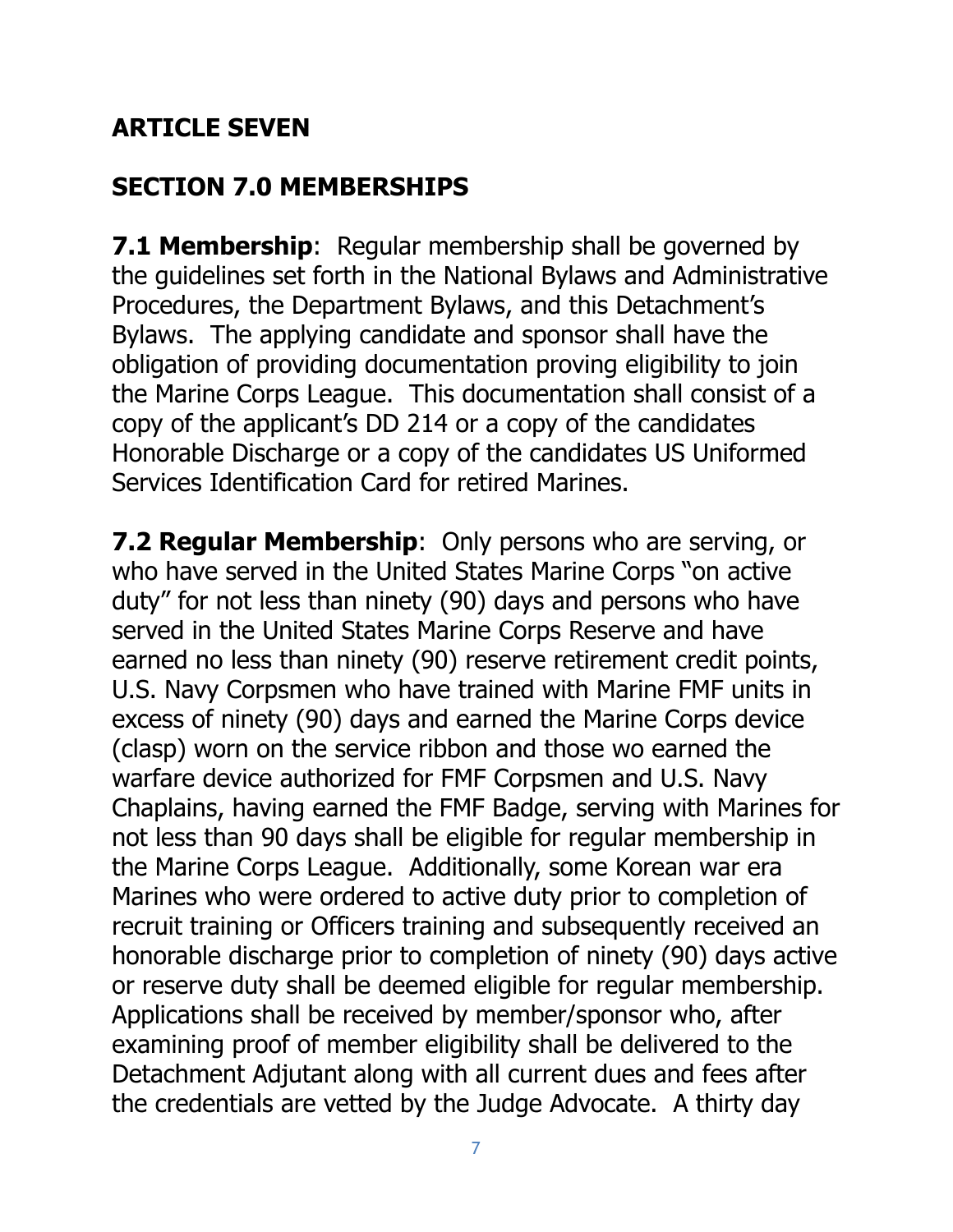waiting period will be employed before the member applicant can be approved by the membership and sworn in as a detachment member, thus allowing for full vetting process by the Judge Advocate. The elected and appointed officers will fully review each application prior to the next regularly scheduled Detachment meeting and make recommendations to the regular members in good standing for approval by vote on their final acceptance. When the applicant has been approved for membership, all original documentation validating applicant eligibility shall be returned to the candidate. The Adjutant will note in the Detachment logs that applicant validation has been satisfactorily approved.

**7.3 Associate Membership:** Any person of good character, not qualified for regular membership in the Marine Corps League and who has initiated the current standard application form and demonstrates support for the principles and purposes of the Marine Corps League and its activities shall be eligible to become an associate member of the Marine Corps League and this Detachment. An associate member shall be entitled to the rights, privileges and benefits of a regular member, however, such members shall not vote on a membership application, an election of Officers, or hold elective office. Such member shall be afforded the right to vote on internal affairs of the Detachment provided such vote does not affect a policy of the Marine Corps League. Associate members shall pay the same dues as prescribed for regular members including initiation fees.

**7.4 Dual Membership:** When a member of the Marine Corps League becomes a regular member in good standing in more than one Detachment, such membership in the subsequent Detachment shall be counted in the same manner as an Associate Member for voting count at National and Department Conventions.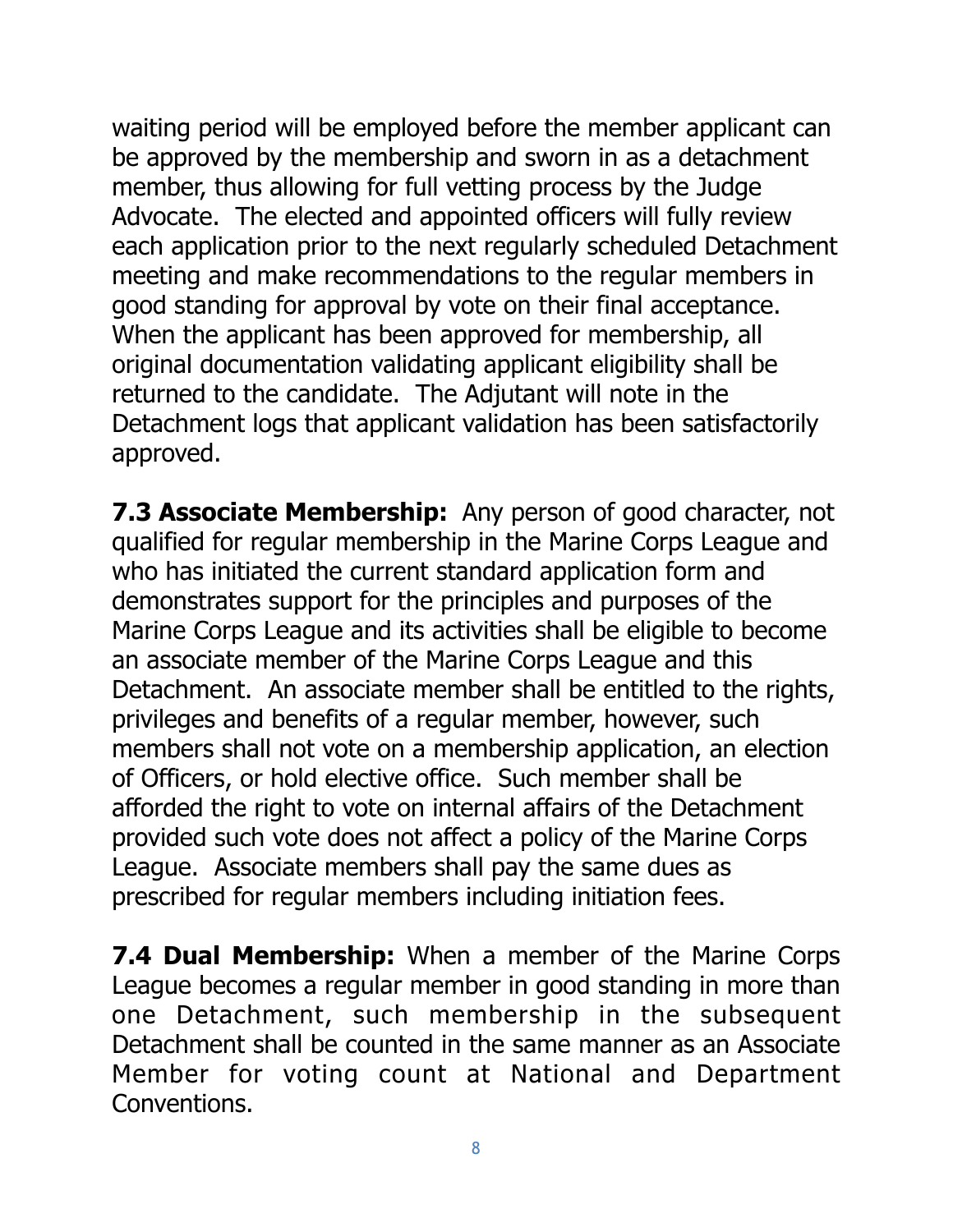**7.5 Good Standing:** All members shall be considered in good standing in the Marine Corps League unless the member is delinquent in the payment of their annual dues which are payable on or before 1 September of each fiscal year (MCL National Administrative Procedures 7030) or, indebted or in arrears to the detachment, department, or national headquarters, or, is under suspension as punishment upon the adjudication of guilt as is provided in Chapter nine, Section 910 of the administrative procedures.

**7.6 Delinquent Members:** A member shall be identified as delinquent whenever the members dues are not paid on or before membership expiration date as shown on member's card (MCL National Administrative Procedures 7035). Such member shall be retained in the delinquent status for a maximum one year, during which time the member may erase this status by making payment of all dues in arrears and all dues current and provided that the member is not indebted to the member's Detachment, Department or to National Headquarters (MCL National Administrative Procedures 7035a.) Should the affected member remain in the delinquent status in excess of one year, such member shall be dropped from all membership rolls. The member may be restored to "good standing" status through the processing of a of a standard application form as a renewing member and forward the applicable renewal fee as currently established. Initiation fees are no longer applicable to delinquent members. A member who is delinquent and wishes to retain the "continued membership status" shall do so by submitting the standard application form which shall be accompanied by ALL past dues which have accumulated during the entire period of the applicant's delinquent status (MCL National Administrative Procedures 735b.) Delinquent members will be contacted by the Junior-Vice Commandant and/or the member Retention

9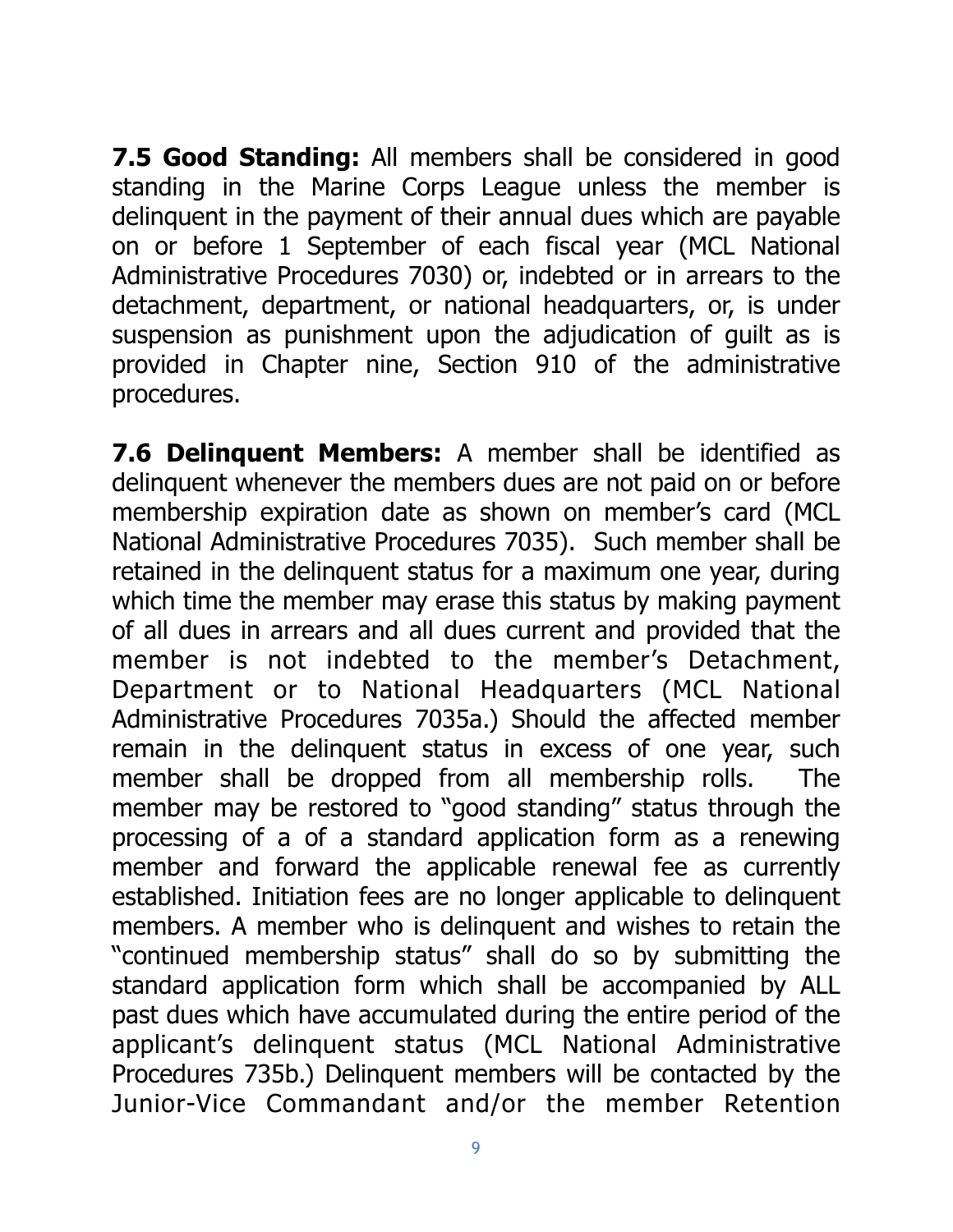Committee within fifteen (15) days after becoming delinquent as noted by the quarterly membership roster provided by the Marine Corps League national organization to ascertain their continuing interest. If the delinquent member has not responded within thirty days (30) of the inquiry, another effort to contact that member will be made via a visit to the member's residence by a member of the Retention Committee. If the delinquent member decides to leave the Marine Corps League, an exit interview should be attempted to determine the reason for the delinquent member's decision. The reason for the decision should be reviewed with the Commandant and Board of Trustees to see if any changes should be made. If the reinstatement option (MCL National Administrative Procedures 735a.) is not exercised by the member, that member will be dropped from all membership rolls by National MCL in accordance with (MCL National Administrative Procedures 7035). No delinquent member may be transferred. (MCL National Administrative Procedure 7035c.)

**7.7 Ineligible Members:** If there is a reason to believe a member of the Marine Corps League does not meet the qualifications to be a member, this (these) reason(s) must be submitted in writing, to the Detachment Commandant who will require the Department Judge Advocate to investigate the charge as presented (Marine Corps League Administrative Procedures 7040a.) If the member is determined not to have the required qualifications for membership, such member shall be dropped from the rolls immediately. Written notification documenting the circumstances for this action will be provided to Department and National Headquarters in accordance with (National By-Laws 525).

**7.8 Transfers/Member at Large Status:** Standard Marine Corps League forms shall be used and approved.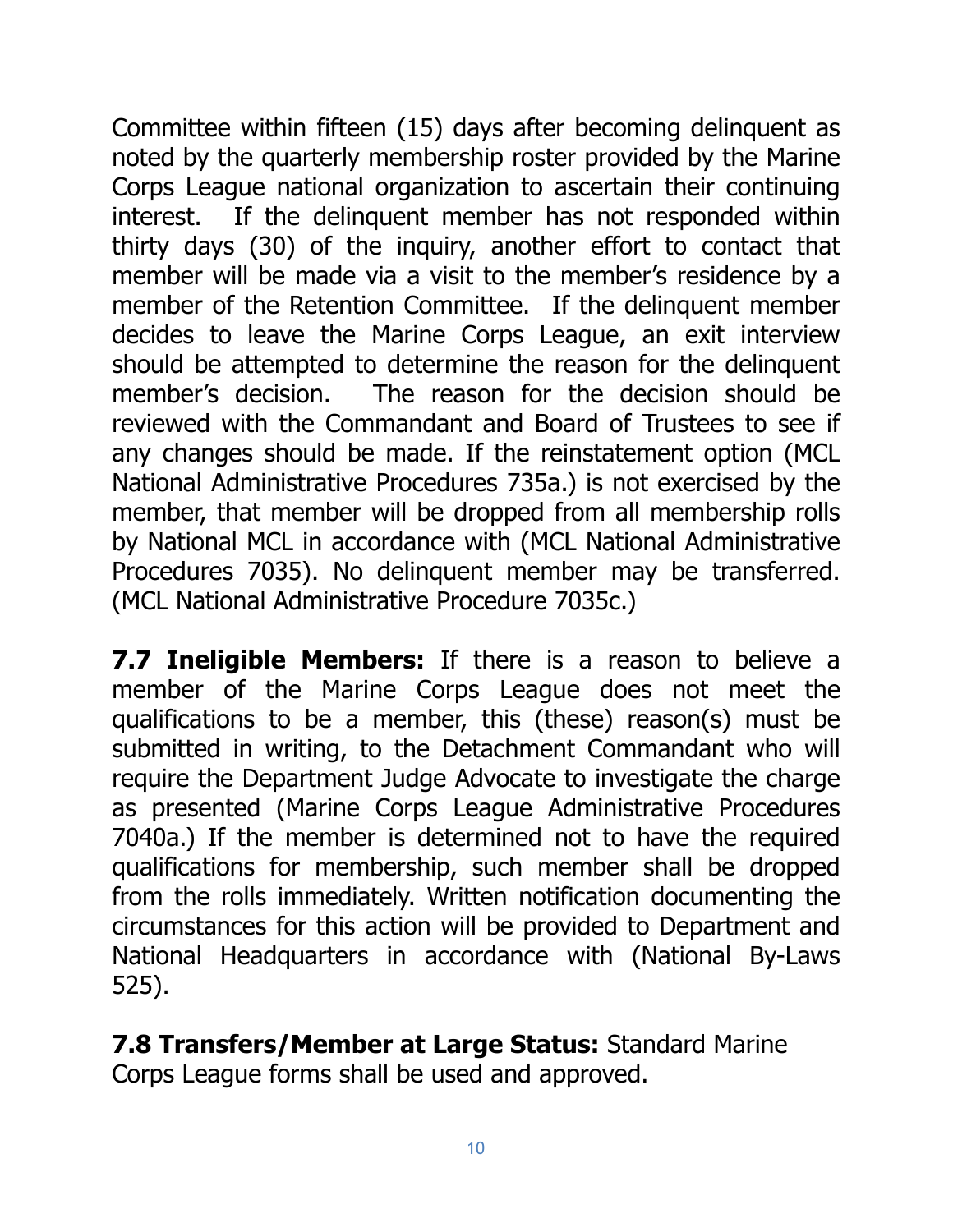**7.9 Acceptance:** Membership will be presented to the regular members in good standing for a vote on their acceptance.

# **ARTICLE EIGHT**

# **SECTION 8.0 ELECTIONS OF OFFICERS**

**8.1 Detachment Officer Eligibility:** All regular members of the Detachment in good standing shall be eligible for nomination for any elected or appointed office.

**8.2 Elective and Appointed Officers:** The Detachment must elect a Commandant, Senior Vice Commandant, Junior Vice Commandant, and, Judge Advocate. The newly-elected Commandant with the majority approval of Board of Trustees shall appoint an Adjutant, Paymaster, Chaplain, Sergeant at Arms, and Quartermaster.

**8.3 Holding Multiple Offices in the Detachment**: Qualified members may hold one Detachment elective office and any such additional appointed office(s) as may be assigned. The Board of Trustees must approve each instance where an elective office is extended responsibility for an appointed office(s).

**8.4 Holding Multiple Offices outside the Detachment:** Elected and Appointed Officers may hold a higher-level office in the Marine Corps League.

**8.5 Term of Service:** All elected Officers shall serve for a period of one year. Elected Officers may be candidates for reelection for additional terms.

**8.6 Nominating Committee:** In January, the Commandant shall appoint a Nominating Committee of regular members in good standing. The Committee will be responsible for seeking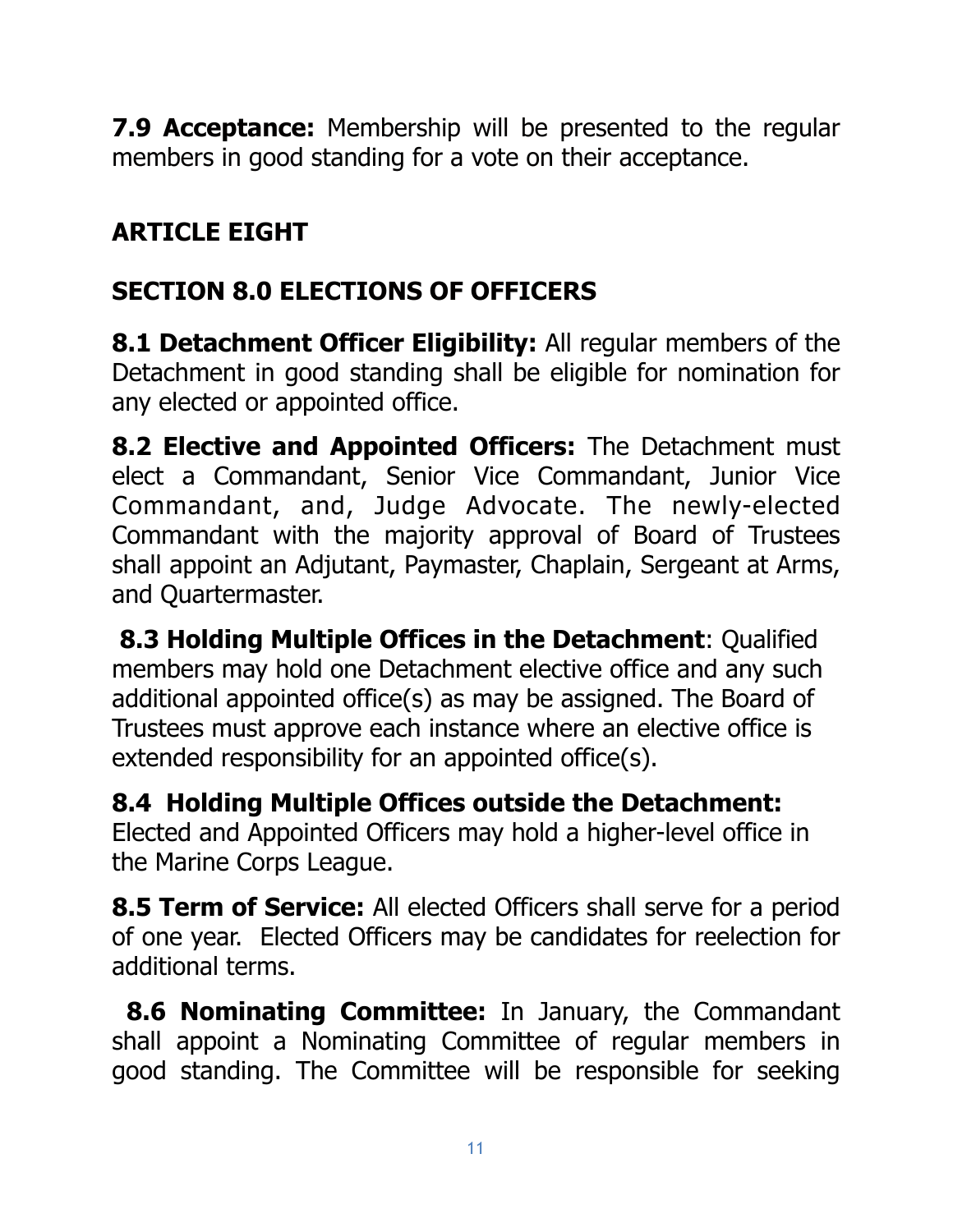regular members who are best qualified, willing, and able to serve in their respective office.

**8.7 Elections Process:** Notification to the Detachment membership of the elections process shall be published by the Communications Officer in February, March and April. The April notice must be transmitted to the Detachment membership no later than seven days prior to the regular meeting at which final elections will be held. The nomination and election of Officers shall be held under "New Order of Business" of the Detachment. In April, the Nominating Committee will present their proposed slate of Officers at the regular Detachment meeting. Additional nominations may be made from the Floor. The election will follow. At the discretion of the Commandant, the elections will be by a show of hands or by paper ballot of the regular members in good standing. If there is no opposition to an elected office, the Adjutant may cast one vote to elect. During the period from the April meeting and the May meeting, the outgoing Officers will hold "turn over" meetings to brief the new Officers of the Detachment on their new responsibilities as well as provide any update on the state of the Detachment. In May, the newly elected Officers shall be sworn in and assume the responsibilities of their respective Office.

 **8.8 Elected Office Vacancies:** The order of succession to the office of Detachment Commandant shall be **(1)** Detachment Senior Vice Commandant; **(2)** Detachment Junior Vice Commandant. In the event of vacancies on the Detachment Board of Trustees, the Detachment Commandant, with advice and consent of the remaining Board members shall appoint a successor to fill the remaining unexpired term of office. In addition to death, resignation, or incapacitation, a vacancy will occur through failure to attend two consecutive officially called meetings of the Detachment Board of Trustees or in the case of removal from office; **(3)** The Judge Advocate will remain in office.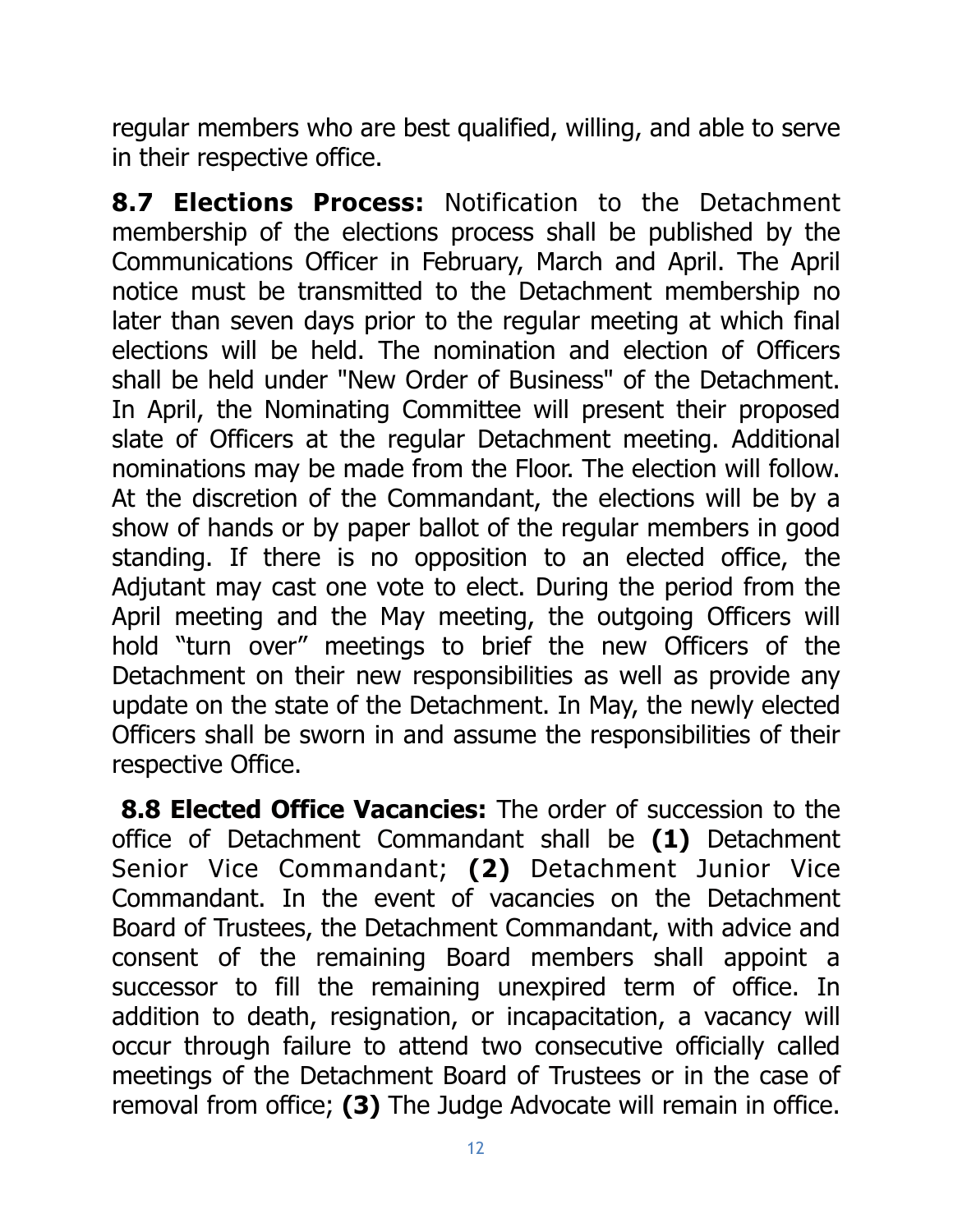In the event of a vacancy of the Judge Advocate, the Commandant will appoint a new Judge Advocate with the approval of the Board of Trustees who shall serve in that office until the next elections.

**8.9 Appointed Officer Vacancies:** The Commandant shall fill any vacancy in an appointed office or Committee Chair as expeditiously as possible.

## **ARTICLE NINE**

#### **SECTION 9.0: DUTIES OF ELECTED DETACHMENT OFFICERS**

**9.1 Commandant:** The Commandant, as the Senior Executive Officer of the Detachment, shall preside over all meetings of the Detachment and the Board of Trustees. The Commandant will serve as an Advisor to all Committees. He or She shall direct and supervise the activities of the elected, appointed, and committee officers and chairpersons. He, together with the Adjutant/ Paymaster or Paymaster shall be responsible for the integrity of finances of the Detachment. He, together with the Quartermaster, shall be responsible for the integrity of property management of the Detachment. He will ensure that the Detachment is represented at all civic, memorial and community functions where it is customary that Veteran's Organizations be represented.

**9.2 Senior Vice Commandant:** The Senior Vice shall assist the Detachment Commandant in every way presiding at meetings in the absence of the Commandant.

**9.3 Junior Vice Commandant:** The Junior Vice shall create and promulgate membership incentives and programs including the retention of delinquent members to ensure continuous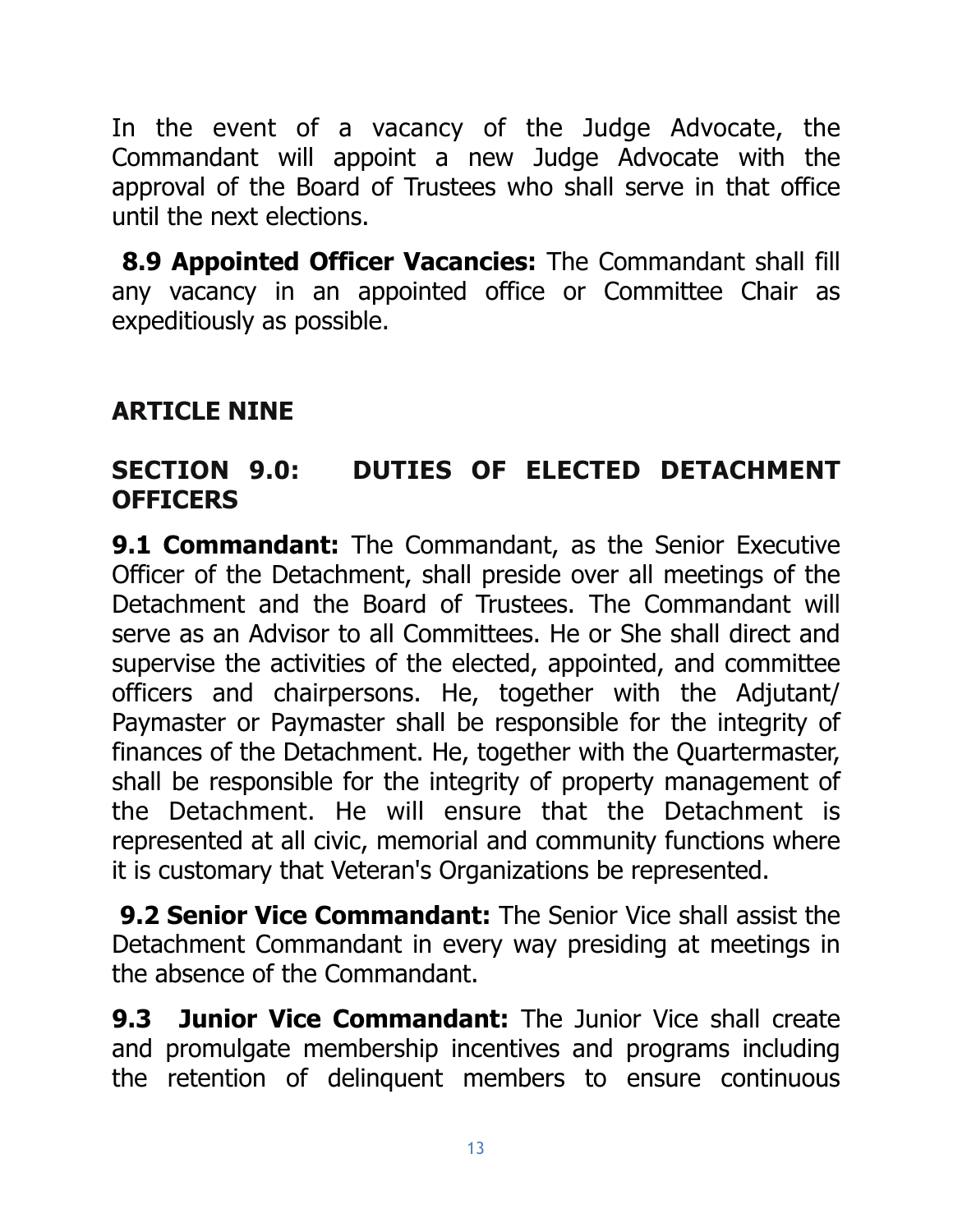membership growth. He/she will perform the duties of the Detachment Commandant and Senior Vice in the event of their absence.

**9.4 Judge Advocate:** The Judge Advocate shall become familiar with and interpret the Detachment Bylaws. He/she shall advise, construe, counsel and render opinions on questions of law and procedure to the Detachment Commandant during meetings. He/she will be privy to all staff and special meetings. He/she shall make decisions, on the local level in disputes, or, if unable to resolve the problem, refer to the next higher level, i.e., Department or National. He/she shall revise and make recommendations on submitted amendments to the Bylaws.

# **ARTICLE TEN**

#### **SECTION 10.0 DUTIES OF THE APPOINTED DETACHMENT OFFICERS**

**10.1 ADJUTANT: (a)** Shall keep and maintain a true record of all meetings of the Detachment. An audio tape recording of all meetings will be kept on file for a period of one year. Detachment records will be transcribed or written and will be filed; **(b)** Shall forward notices of Detachment meetings, events, etc. The preferred method of communication shall be electronic mail.; **(c)** Shall maintain with the assistance of the Paymaster a current membership roster of all categories of members; **(d)** Shall maintain a record of all Detachment correspondence; **(e)** Shall perform other such duties as directed by the Commandant

**10.2 PAYMASTER: (a)** Shall maintain a true and current record of all funds received and expended by the Detachment; **(b)** Shall disburse funds for approved Detachment expenditures immediately and Deposit checks and cash received within 3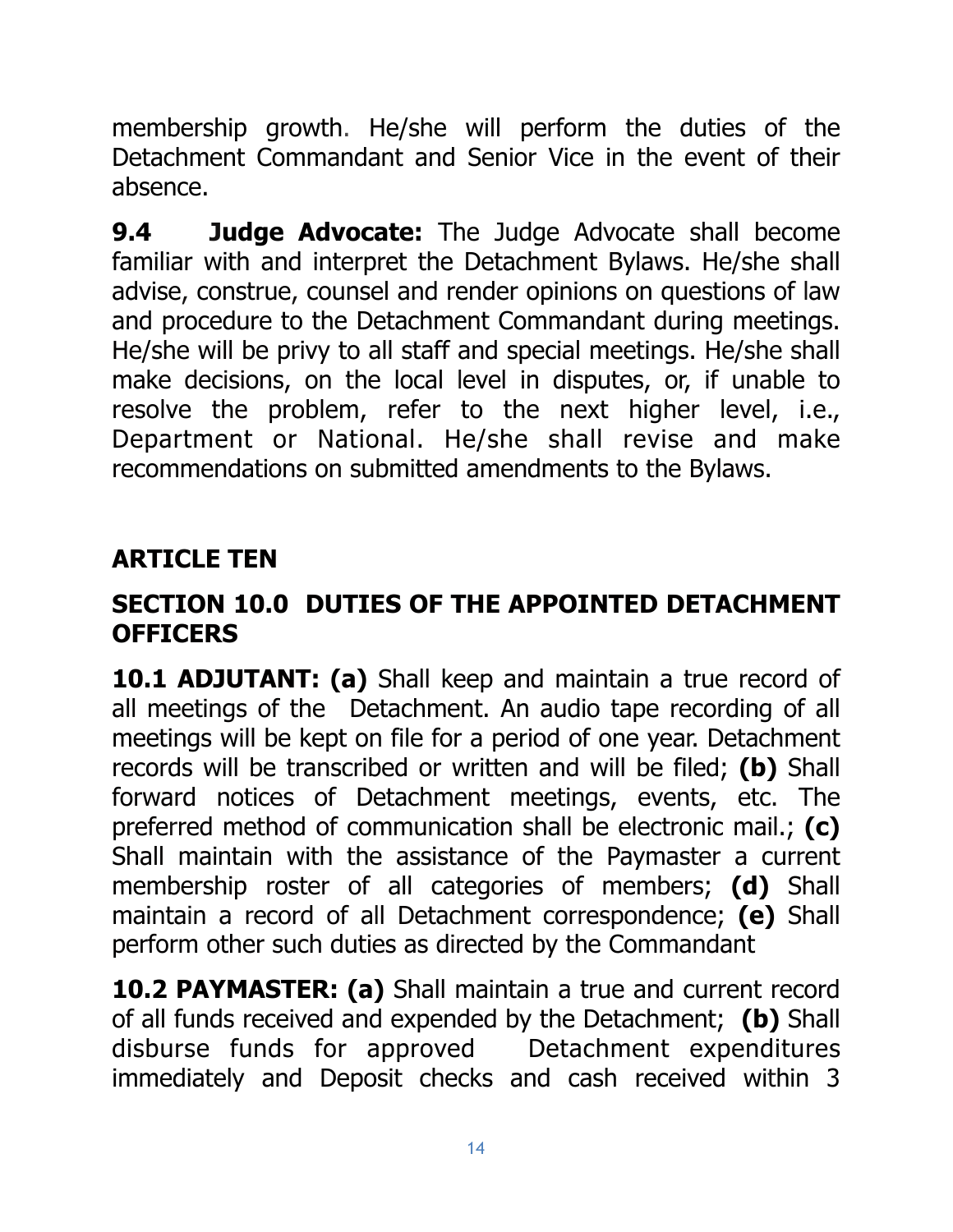business days of receipt; **(c)** Shall maintain an imprest fund not to exceed \$200.00. Receipts for all expenditures will be maintained. Increases in the Imprest fund must be approved at a regular meeting of the Detachment; **(d)** All expenditures of the Detachment shall conform to the approval clip levels (Article Six, Section 6.5) and shall be approved by Detachment membership in the monthly report of the Paymaster; **(e)** Shall complete and forward membership transmittals to the Department of Florida Paymaster along with the appropriate checks to the Department of Florida and National MCL within fifteen (15) days of receiving membership dues and shall not hold the transmittals until a transmittal sheet is filled with member names; **(f)** Shall immediately forward copies to all elected officers upon receipt of the member roster from MCL National; **(g)** Shall perform such other duties as directed by the Commandant.

**10.3 CHAPLAIN: (a)** Shall perform such duties at Detachment meetings as prescribed in the MCL ritual; **(b)** Shall take an active part in all memorial and funeral services in which the Detachment participates; **(c)** Shall visit the sick; **(d)** Shall be reimbursed for the purchase of cards and postage.

**10.4 SERGEANT-AT-ARMS: (a)** Shall arrange the meeting hall; **(b)** Shall assist the Commandant and Adjutant in meeting arrangements; **(c)** Shall verify the membership of all persons attending Detachment meetings; **(d)** Shall preserve order at all meetings; **(e)** Shall perform all duties as prescribed in the MCL Ritual Manual; **(f)** Shall perform such other duties as directed by the Commandant.

**10.5 PUBLIC RELATIONS OFFICER:** Shall be responsible for all public relations activities by developing relations with local media and governmental officials for the purpose of enhancing the image of the Detachment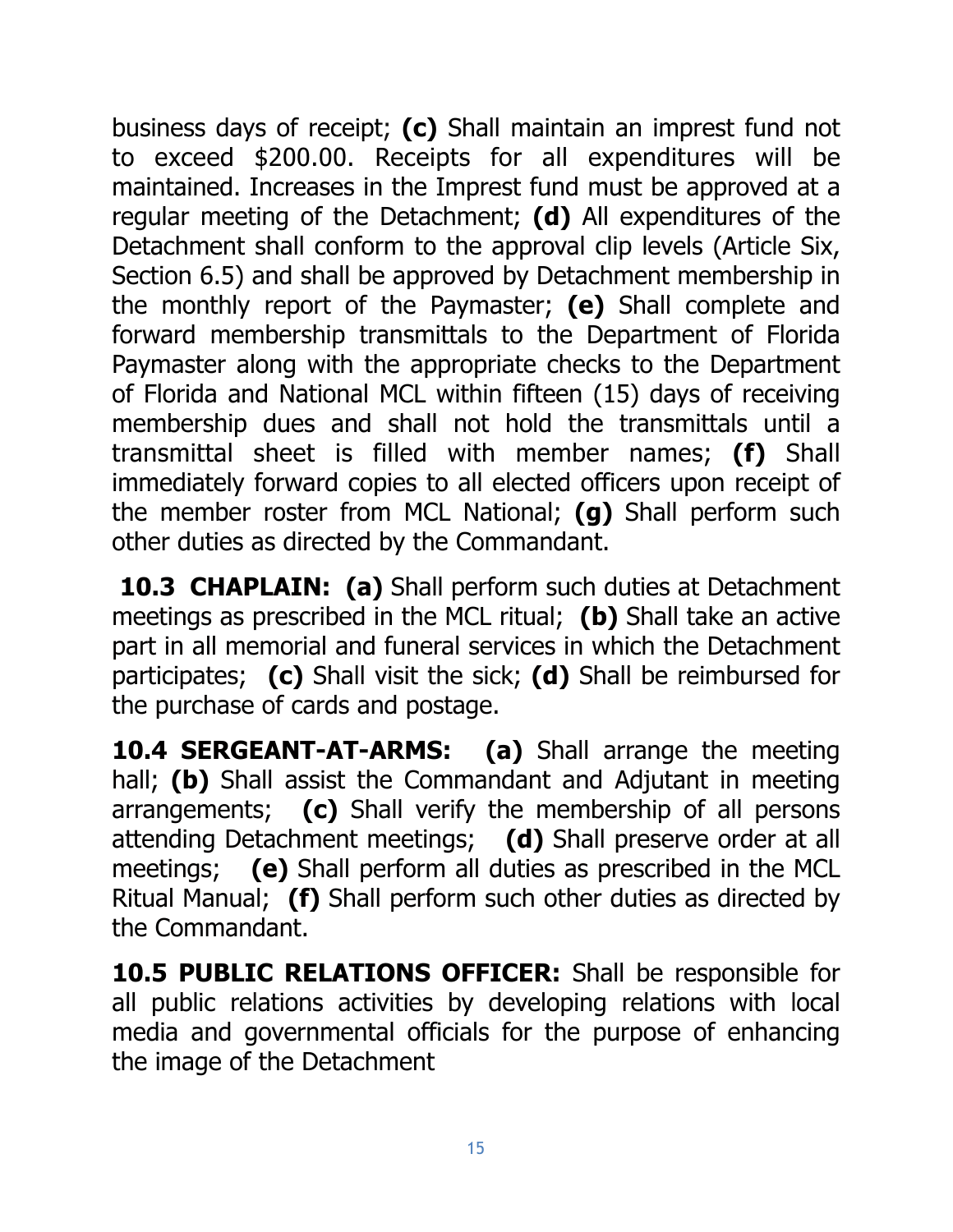**10.6 WEBMASTER/COMMUNICATIONS OFFICER: (a)** Shall maintain the Detachment website with current information; **(b)** Shall maintain communications internally and externally as may be applicable to Web links and information flow; **(c)** Shall be reimbursed for necessary expenses related to website development; **(d)** Shall perform such other duties as directed by the Commandant.

**10.7 HISTORIAN:** Shall, under the direction of the Board of Trustees, assemble and maintain a record of the achievements of the Detachment.

**10.8 SERVICE OFFICER:** Shall become knowledgeable of any and all benefits available to veterans and shall assist Detachment members as necessary.

**10.9 DETACHMENT SPECIAL STAFF:** The Detachment Special Staff are appointed by the Detachment Commandant as required. The Special Staff members' duties are designated by the Detachment Commandant as he/she sees fit and all reports from those Staffs are made directly to the Detachment Commandant.

## **ARTICLE 11**

#### **SECTION 11.0 COMPOSITION OF AND DUTIES OF THE BOARD OF TRUSTEES**

**11.1 COMPOSITION:** The Board of Trustees shall be composed of the Commandant, the Senior-Vice Commandant, the Junior Vice- Commandant, the Judge Advocate, and a Past Commandant.

**11.2 DUTIES:** The Board of Trustees shall **(a)** Exercise executive and administrative supervision of this Detachment between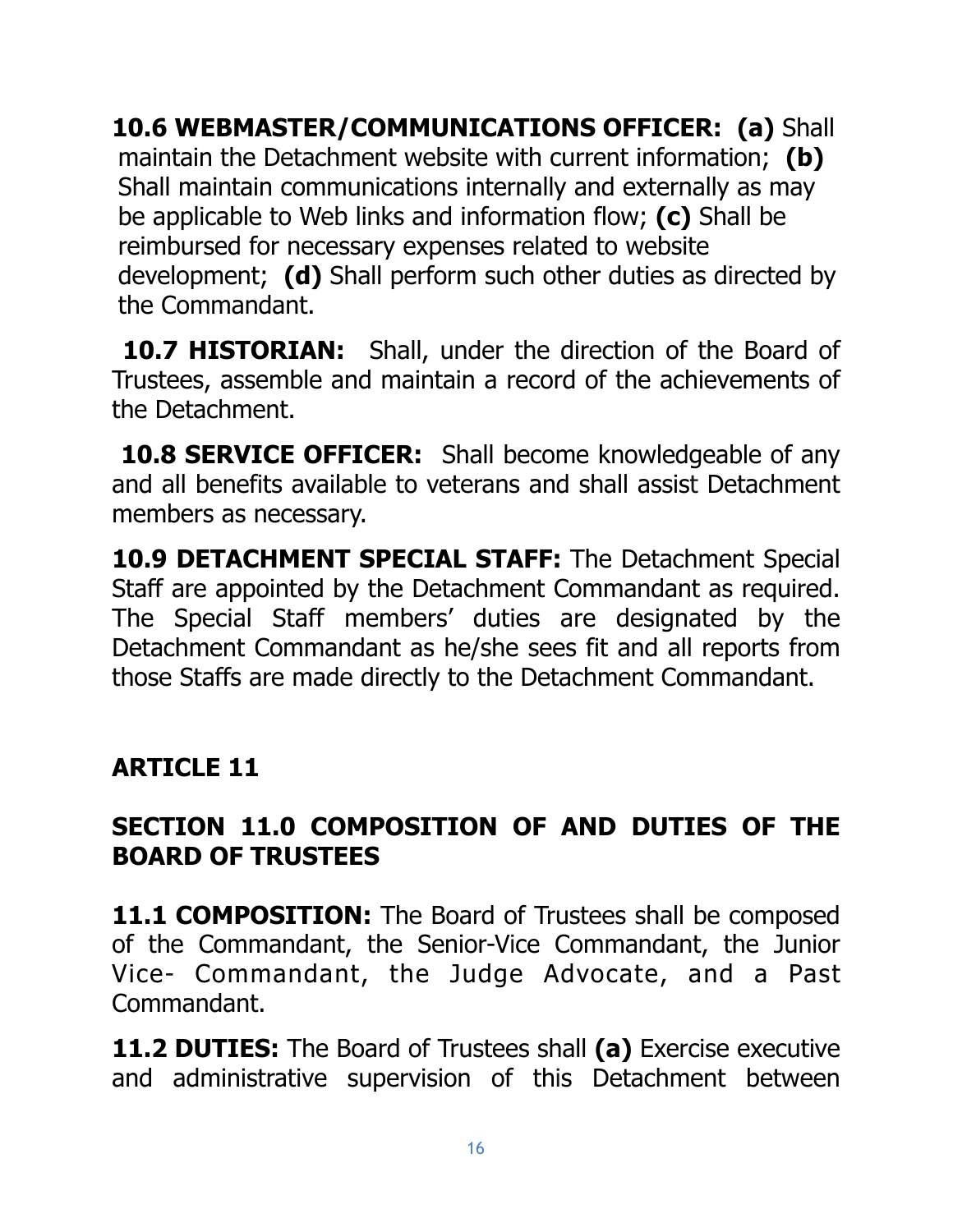regular meetings; **(b)** Comply with and execute without delay, the mandates and acts of the membership as expressed by majority vote in regular and special meetings; **(c)** Exercise such other executive and administrative functions and duties that are in the best interests of the Detachment and in accordance with all National, Departmental, and Detachment Bylaws.

# **ARTICLE TWELVE**

## **SECTION 12.0 COMMITTEES:**

12.1. CREATION OF THE COMMITTEES: Committees may be created at any time by the Commandant, with the advice and consent of the Board of Trustees. All Committee Chairpersons, regardless of category, will inform the Commandant, or in his absence, the Senior Vice Commandant, of any call for a meeting, and will report to the Commandant a summary of the results of the meeting.

**12.2 TYPES OF COMMITTEES:** Committees established under these ByLaws will include the following types: **(a)** Standing Committees. An elected Officer will serve as the Chairperson. These committees are always active. **(b)** Special Committees are appointed by the Commandant, with the advice and consent of the Board of Trustees to deal with a specific issue of interest to the Detachment. Such Committees will elect their own Chairperson.

**12.3 BYLAWS COMMITTEE:** The Bylaws Committee will consist of the Judge Advocate (Chairperson) and three members from the body appointed by the Chairperson. This Committee will take the necessary action to inform the membership of proposed Bylaw changes recommended by the Committee; publish to the membership copies with copies of all approved changes to the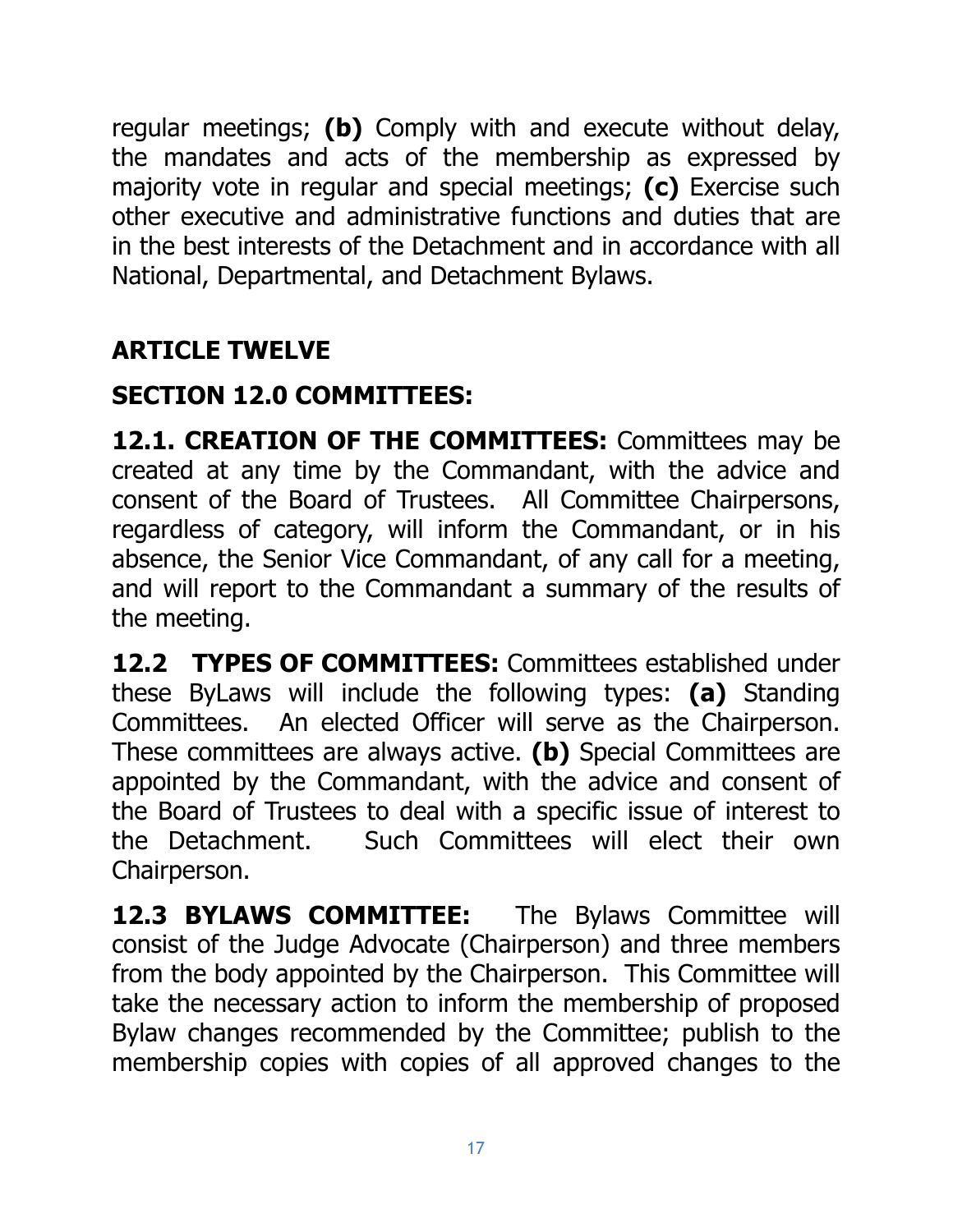Bylaws and published updated Bylaws when appropriate; and, publish minor changes via the Detachment Website.

**12.4 TOYS FOR TOTS COMMITTEE:** This Committee shall consist of the appointed Chairperson and any others as required by the Chairperson.

12.5 MARINE OF THE YEAR COMMITTEE: The Chairperson is chosen by the Marine of the Year Committee. The protocol for this Committee shall be **(a)** The Commandant shall not be on this Committee but will be composed of past recipients **(b)** The Committee will meet during December for the purpose of reviewing all nominations received from members of the Detachment **(c)** The Chairperson must receive all nominations no later than the regular November meeting **(d)** No member of the Detachment will be considered for this award unless the recommendation is received in writing **(e)** The recommendation shall include all information supporting the nomination and clearly address why this member should receive the award **(f)** Consideration will be given by the Committee regarding the member's contributions to the Detachment, the Community, and the Marine Corps League **(g)** An award, worthy of the occasion, shall be provided in the Detachments yearly budget **(h**) A decision shall be made regarding the submission of the Detachment "Marine of the Year" to Department, Southeast Division, and National Headquarters for consideration (MCL National Administrative Procedures Section 3105g). Presentation of this award is intended to recognize that individual who has made the most significant contribution to the Detachment during the immediately past fiscal year and will be presented in a special Ceremony.

**12.6 MEMBERSHIP COMMITTEE:** The Junior Vice-Commandant will be the Chairperson for the membership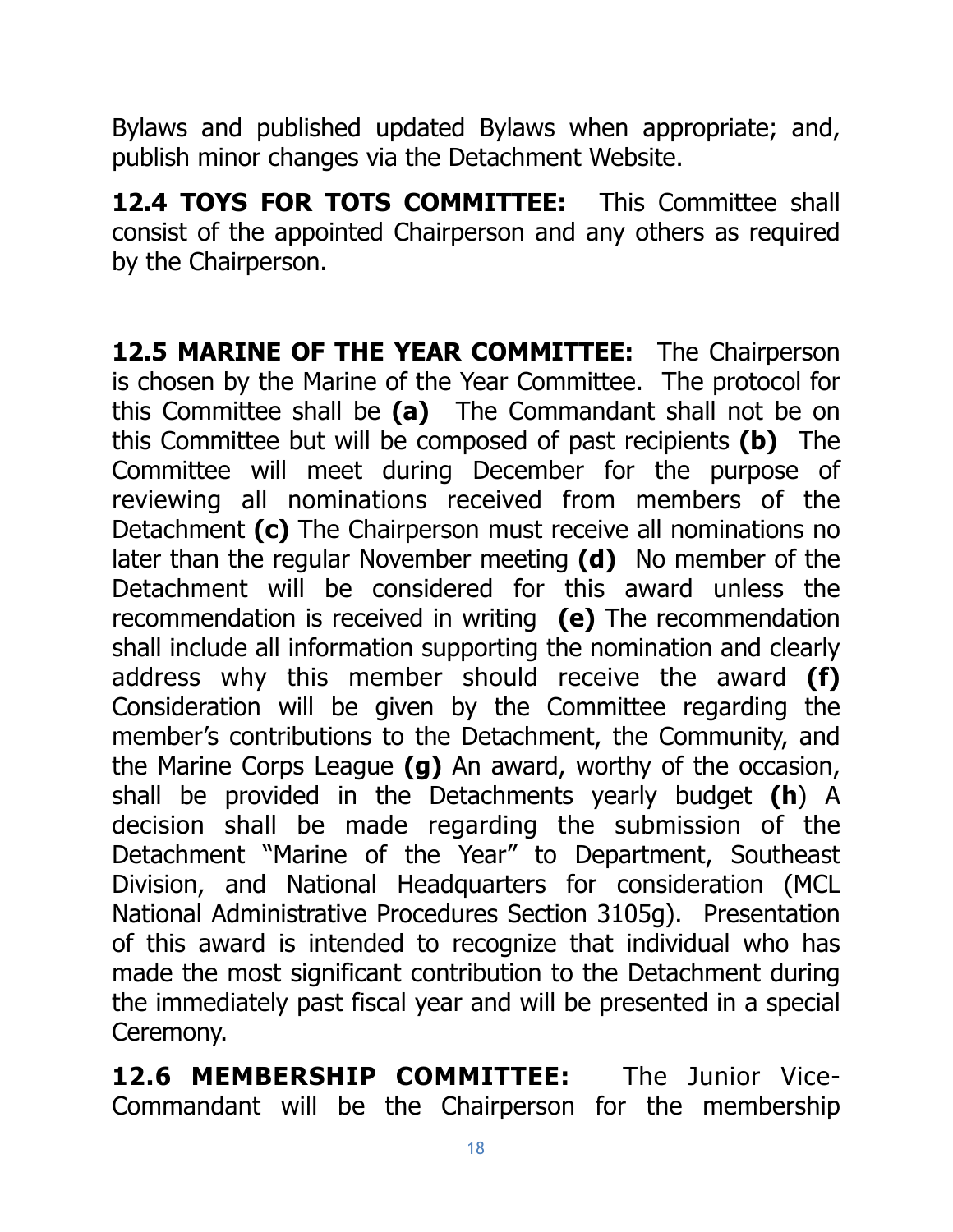committee and shall create and promulgate such membership incentives and programs as will produce enthusiastic response resulting in continuous membership growth, reduction of delinquencies, and retention of members.

12.7 **SPECIAL COMMITTEES:** The following Special Committees may be appointed annually by the Commandant and will normally be chaired by an elected or appointed Officer. These Special Committees are not limited to: **(a)** Membership **(b**) Marine Corps Birthday Ball **(c)** Others as specified by the Commandant.

**12.8 ASSOCIATE MEMBER OF THE YEAR COMMITTEE:** The Chairperson of this committee shall be the Detachment Commandant or his or her designee. Members of the committee shall be Board of Trustees plus one other member of the Commandant's choosing in case of tie votes. Nominations will be encouraged to be made by both regular and associate members of the detachment. All nominations are to be submitted before the November Board of Trustee's (BOT) meeting to ensure that all nominations are received in a timely manner. The Committee will meet during December's Board of Trustee's (BOT) meeting for the purpose of reviewing any and all nominations received from the Detachment membership and vote on and select the Detachment's Associate Member of the Year. **(a)** Only Associate Members who are active and in good standing will be considered for this honor. **(b)** Recommendations shall include any information supporting the nomination and clearly address why this member should receive this award. **(c)** The committee shall consider the member's contributions to the Detachment, the Community, and the Marine Corps League. **(d)** The Detachment's selection should be awarded, by the Commandant, an Individual Meritorious Commendation unless some other award might be found to be more appropriate, and if funds are available a plaque. **(e)** The presentation of this award is intended to recognize the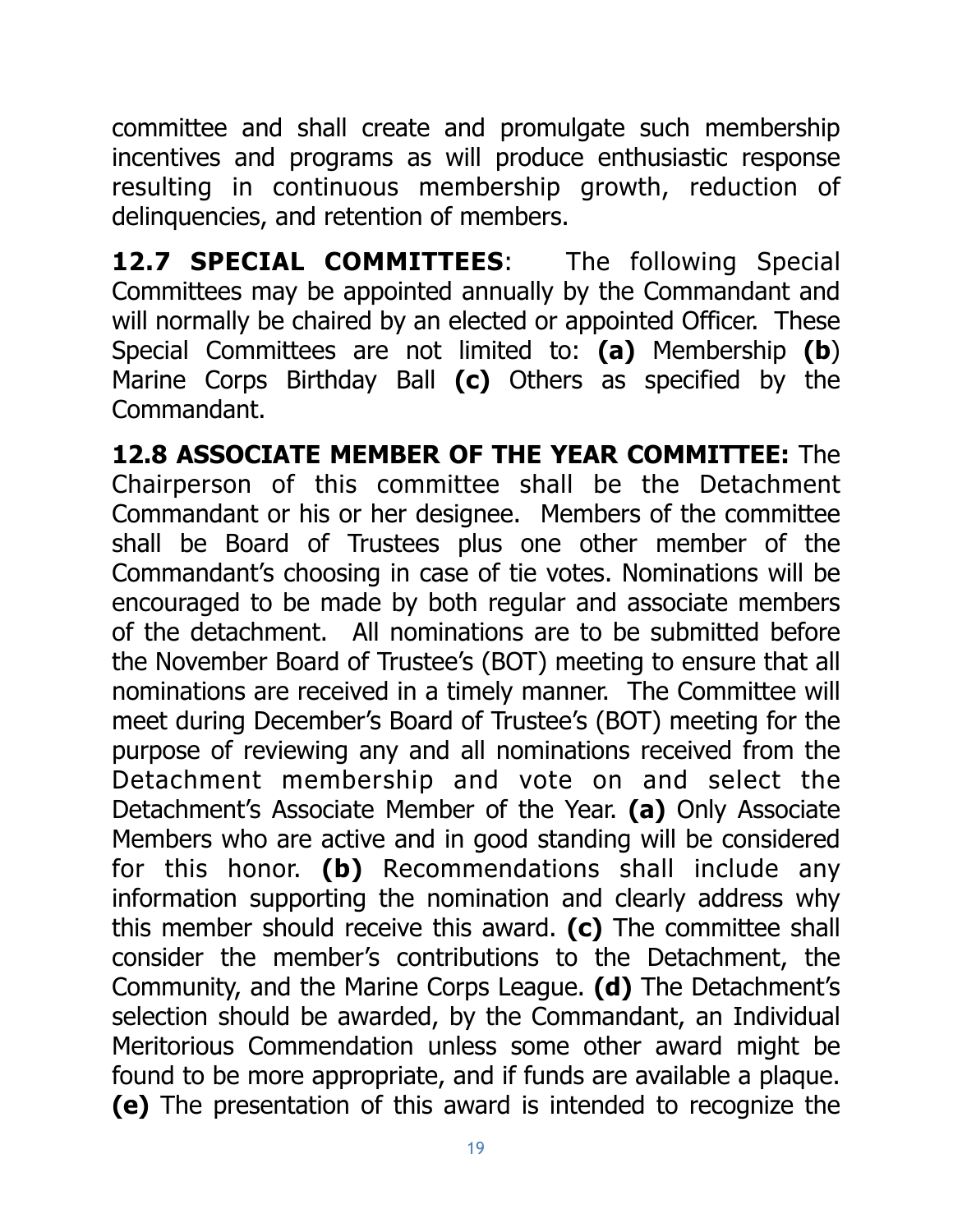individual who has made the most significant contribution to the Detachment during the past year. **(f)** These honors shall be rendered at the January Detachment meeting or at a time of the presentation of the Detachment's Marine of the Year award.

# **ARTICLE THIRTEEN**

# **SECTION 13.0 DETACHMENT MEETINGS**

**13.1 REGULAR MEETINGS:** The Detachment shall meet regularly on the third Monday of each month at 1900 hours.

**13.2 SPECIAL MEETINGS:** Special meetings may be called for specific purposes by the Commandant or upon written request signed by at least five members in good standing stating the purpose of such meeting. The Commandant shall call such special meeting and proper notification shall be given to the membership. Only the stated question shall be addressed at such meeting.

**13.3 QUORUM:** A quorum consisting of at least ten percent of the regular members in good standing of which at least three shall be members of the Board of Trustees must be present in order to conduct official business at either a regular or special meeting.

13.3 RULES OF ORDER: The Detachment shall be guided in its deliberations as set forth in National Bylaws. The current Roberts' Rules of Order revised shall be the reference for any parliamentary rules issues.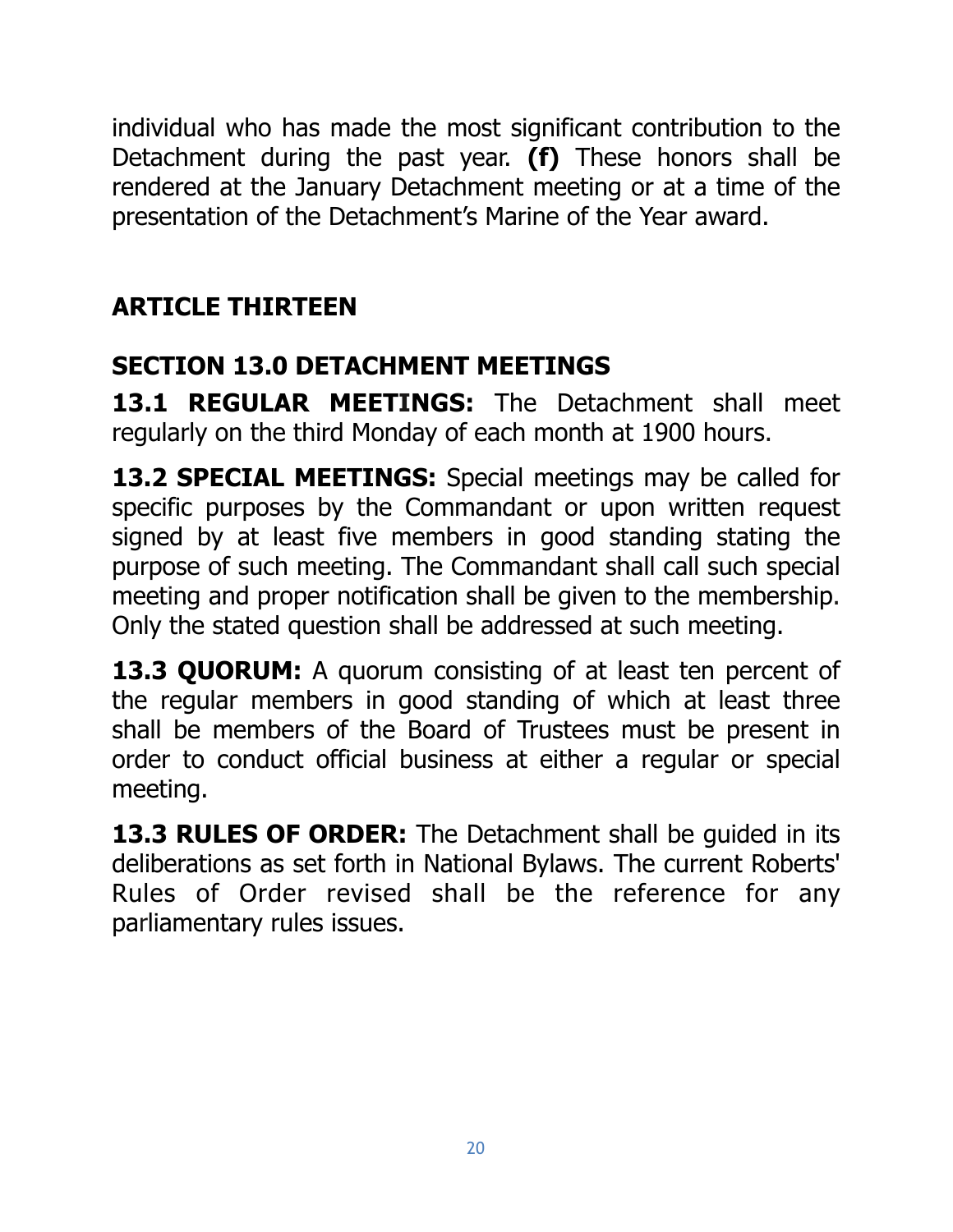## **ARTICLE FOURTEEN**

# **SECTION 14.0 DUES AND ASSESSMENTS**

14.1 **DUES:** The Detachment shall fix the amount of its membership dues which shall include National and Department per capita dues and fees.

**14.2 CHANGES:** Any changes in dues will be approved at a regular meeting.

14.3 **ADMINISTRATION:** Dues shall be administered by the Paymaster in accordance with Section 615 of the National Administrative Procedures.

**14.4 INDIGENT MEMBERS:** Special consideration shall be extended to those who are deemed to be indigent and unable to afford financial obligations to the Detachment.

# **ARTICLE FIFTEEN**

# **SECTION 15.0 UNIFORMS**

**15.1 Uniforms** will be worn only in compliance with Marine Corps League policy as set forth by National and Departmental policies. The minimum uniform shall be the MCL red cover with device.

**15.2 Baseball caps** or other hats shall not be worn at meetings.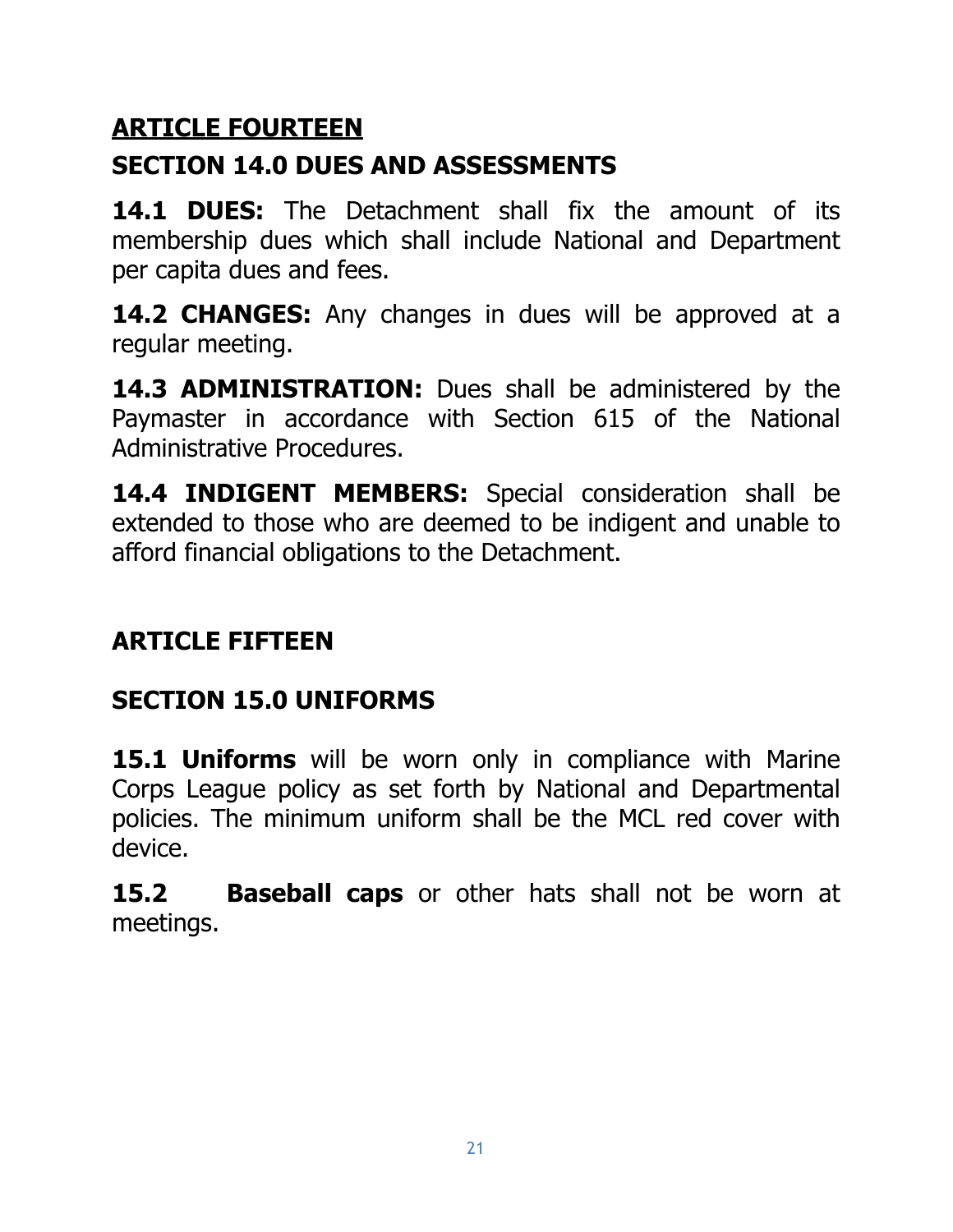#### **ARTICLE SIXTEEN**

#### **SECTION 16.0 AMENDMENTS**

**16.1 AMENDMENTS:** All amendments to these Bylaws shall be proposed in writing and read at a regular meeting of the Detachment. Proposed amendments will then have a reading period during which the Detachment Judge Advocate and the Bylaws Committee will review and approve the proposed amendment. At the next scheduled meeting of the Detachment a second reading shall be held noting the results of the review process. It shall require a majority hand/voice vote of regular members in good standing present at the meeting to ratify a proposed amendment(s). Any proposed amendments which may be in conflict with any rule or regulation of the MCL, Inc. shall be declared out of order by the Commandant. No amendments or revisions shall take effect until reviewed and approved by the Department of Florida Judge Advocate.